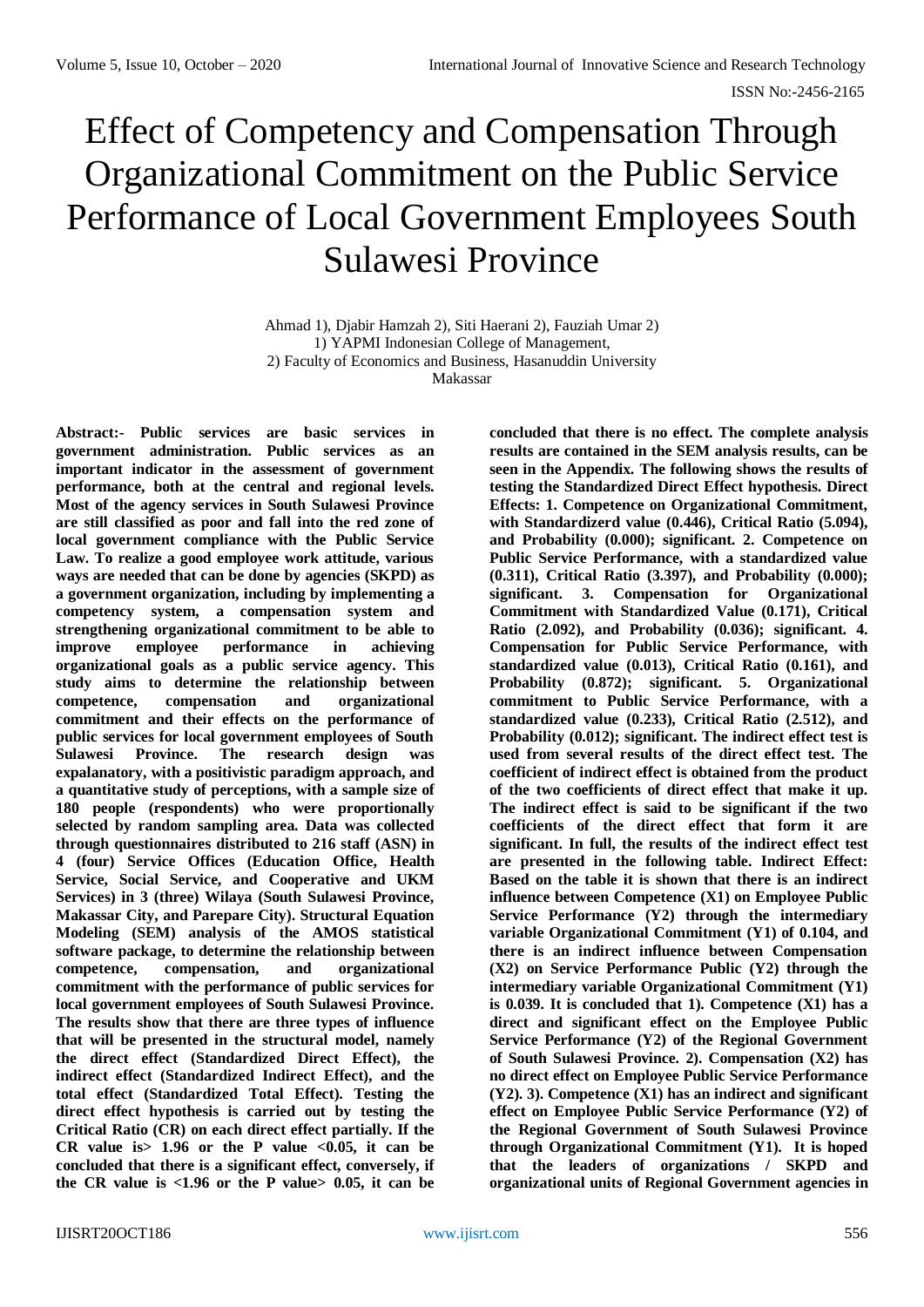**South Sulawesi, especially those related to services to the community (public), pay attention to the following matters: 1). Implementing a competency system in the placement and development of employees, so that they can carry out their respective duties in providing services to the community (public), with good performance. 2). Forming and strengthening good organizational commitment, so that employees always feel optimistic and enthusiastic about carrying out their duties in achieving organizational goals.**

*Keywords:- Competence, Compensation, Organizational Commitment, and Public Service Performance.*

# **I. INTRODUCTION**

Local government, seen from the Indonesian government system, is the spearhead of the Government of the Unitary State of the Republic of Indonesia. The image of the government bureaucracy as a whole will be largely determined by the performance of local government organizations. Regional Government Work Units (SKPD), which are Local Government Agencies, are public service agencies that are required to improve and constantly carry out reforms and anticipate developments and community needs.

In order to improve the image, work and performance of government agencies towards professionalism and support the creation of good governance (good governance), it is necessary to unify directions and views for all levels of government employees which can be used as guidelines or references in carrying out both managerial and operational tasks throughout. field of duties and organizational units of Government Agencies in an integrated manner.

Public services are basic services in government administration. Public services as an important indicator in the assessment of government performance, both at the central and regional levels. Administration of governance is said to be good if the public services carried out are oriented towards the interests of the community. Good and quality services give satisfaction implications to the community, because people directly assess the performance of the services provided. The indicator of community satisfaction is the benchmark for the success of governance.

Law Number 25 of 2009 concerning Public Services in Article 1 paragraph (1) states that Public Services are activities in order to fulfill service needs in accordance with statutory regulations for every citizen / resident for goods, services, and / or administrative services provided by public service providers. It is emphasized in paragraph (7) that service standards are benchmarks used as guidelines for service delivery, and service quality assessment references as obligations and promises of providers to the public in the framework of "quality, fast, easy, affordable, and measurable" services.

The Minister of PAN and RB has also issued a Regulation of the Minister of Administrative Reform and Bureaucratic Reform of the Republic of Indonesia Number 15 of 2014 concerning Guidelines for Service Standards. This PAN and RB Permen is a reference in compiling Service Standards which will serve as guidelines for the work of ASN for implementing public services in carrying out their services in accordance with their respective duties. The guideline lists the components that must be present and their existence should be considered in providing services. The components that must be known by the public include: (a). Requirements, (b), systems, mechanisms, and procedures, (c). Duration of service, (d). Fees / rates, (e). Product of service (f). Handling complaints, suggestions and input.

In order for public services to run efficiently and effectively, each leader of the SKPD / service delivery unit must formulate a vision, mission, goals, and targets in each organization. Because the performance of an organization is measured based on the achievement of the vision, mission, goals and objectives of each organization. Because performance is a description of the level of achievement of the implementation of the tasks contained in the strategic planning formulation of the organization. This is stated in the form of a regional planning document, which is divided into a 20-year Regional Long-Term Development Plan (RPJPD), a 5-year Regional Medium-Term Development Plan (RPJMD), as well as a 1-year Short-Term Development Plan (RPJPD).

The Government Agency Accountability Report (LAKIP) must provide relevant data and information for decision makers in order to interpret successes and failures more broadly and in depth. Performance accountability analysis includes a description of the relationship between the achievement of activity performance in programs and activities in realizing the vision, mission, goals, objectives set in the strategic plan. This analysis also explains the development of conditions for achieving goals and objectives in an efficient and effective manner, in accordance with the established policies and activity programs. Analysis is carried out using information or data obtained in a complete and accurate manner, and whenever possible, a policy evaluation is carried out to determine the accuracy and effectiveness of both the policy itself and the system and process of its implementation (Amin, 2012).

Good performance of public service administration, according to Kepmenpan No. 25 of 2004 concerning General Guidelines for Preparation of Community Satisfaction Index for Government Agency Service Units, including: (a) Simplicity, (b) Clarity, (c) Certainty and timeliness, (d) Accuracy, (e) Non-discriminatory, (f) Responsible answer, (g) Completeness of facilities and infrastructure, (h) Ease of Access, (i) Honesty, (j) Accuracy, (k) Discipline, politeness, Friendliness, (l) Security and comfort.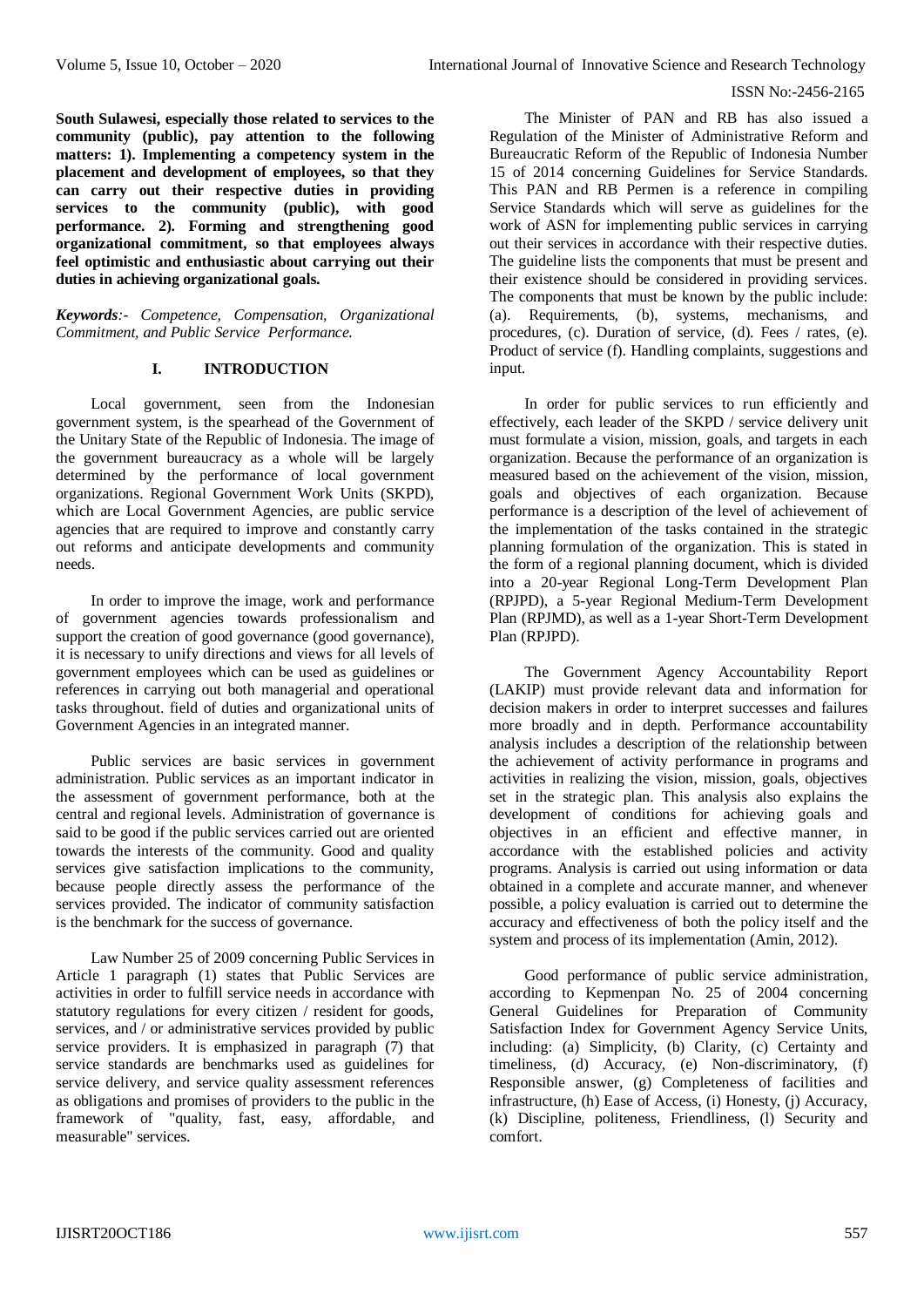To realize Public Service Performance according to community needs, the Central Government has issued RI Government Regulation No. 65/2005 concerning Guidelines for the Formulation and Determination of Minimum Service Standards.

Then followed by the Decree of the Minister of State Apparatus Empowerment (KEMENPAN and RB) Number 63 / KEP / 7/2005, that every implementation of public services must have service standards and be published as a guarantee and certainty for service recipients. Service standards are a measure that is carried out in the implementation of public services which must be obeyed by the providers and / or the recipients of services.

Service standards, at least must include the following points:

- 1. Service Procedure; Service procedures are carried out for service providers and recipients, including complaints.
- 2. Completion Time; The time for completion is determined from the time the application is submitted to the completion of the service, including complaints.
- 3. Service Fee; Service fees / rates including details that are determined in the service provider process.
- 4. Product service; Service products that will be received are in accordance with predetermined conditions.
- 5. Facilities and infrastructure; Provision of adequate service facilities and infrastructure by public service providers.
- 6. Competence of service officers; The competence of service providers must be determined appropriately based on the required knowledge, expertise, skills, attitudes and behavior.

Therefore, the six points above regarding service standards in public services must pay attention to and apply the six points because these points are service standards that must be obtained by service recipients so that they feel satisfied with the services provided. If the six points are not implemented, then it is certain that the service recipients will rate the service as poor and slow and they are not satisfied.

In order to realize the things that have been stipulated in the above laws and regulations, the Central and Regional Governments have prepared a budget for public service facilities / facilities and infrastructure. The Regional Government of South Sulawesi Province has provided educational service places at the senior secondary level, both public and private. In 2014/2015 there were 586 units (SMU) with 228,620 students, with 16,886 teachers. In 2015/2016 there were 586 units, with 228,620 students and 16,886 teachers. Meanwhile, Vocational High Schools (SMK) 2014/2015 had 415 units, with 123,119 students and 12,196 teachers. The latest data for 2015/2016 recorded 456 units, 127,193 students and 12,243 teachers. (Source: Provincial Education Office and BPS, 2017

Of the number of service units in the education sector, it is certainly not optimal if the government does not equip reading facilities. Therefore, the Provincial Government of South Sulawesi also provides reading centers in the form of libraries such as the Regional National Library and Archives

Office of South Sulawesi Province, the Regional Library of South Sulawesi Province, the Bakti Mappanyukki Library, the Governor's Library, and School Libraries throughout the South Sulawesi Province.

For health services, the Regional Government of South Sulawesi Province together with the Municipal and Regency Governments have built quite representative Regional Hospitals, plus Puskesmas in each region.

The number of civil servants (ASN) of the Regional Government of South Sulawesi Province is 10,238, spread across 27 agencies or SKPD. Meanwhile, the population is 8,035 million people (9,522,503). Thus, 1 ASN only serves about 83 residents. According to the ideal ratio, 1 ASN serves 90-120 residents. This means that the number of ASN in the Provincial Government of Prov. South Sulawesi experienced an excess of 37 people. This condition causes the accumulation of employees in several SKPD so that it is inefficient. To overcome this, it is necessary to make an even distribution of employees in 27 SKPDs in the South Sulawesi Provincial Government. (Source: Rakyatku. Com. Makassar, March 2017).

Bureaucratic reforms rolled along with the total reforms launched by the Indonesian nation in 1998. One of the central targets in bureaucratic reform is to improve and improve the quality of public services (Dwiyanto, 2008). This target is an issue that is always interesting, because improvements and enhancements to the quality of public services in Indonesia tend to run in place (Surjadi, 2009).

The results of Silalahi's research (2003) show that before the reformation, public satisfaction with the services provided by the state apparatus was categorized as low, only 33.7%. After four years of reform, Dwiyanto et al. (2002) concluded that the performance of government bureaucratic services had not changed significantly. The state apparatus or bureaucracy still shows a low degree of accountability, responsibility and efficiency in the delivery of public services. In 2009 or less than a decade of reform, the value of Public Service Integrity (IPP) given to central and local agencies was only 6.64 each on a scale of 1 to 10. The IPP score is one indicator of improving the quality of public services.

Until today, we can feel it ourselves or maybe we can hear the experiences of family members, colleagues, relatives, or even we can read public complaints through mass media, or other communication channels about how they "feel" the public services they need. So what's wrong with this. Why is this happening after a long time this republic was formed. What is wrong with the implementation of public services from various government agencies that carry out services for the community.

Most of the services of agencies in the South Sulawesi Province (Sulsel) and Makassar City (Pemkot) are still very bad and fall into the red zone of local government compliance with the Public Service Law. This was conveyed by the Ombudsman of the Republic of Indonesia (RI)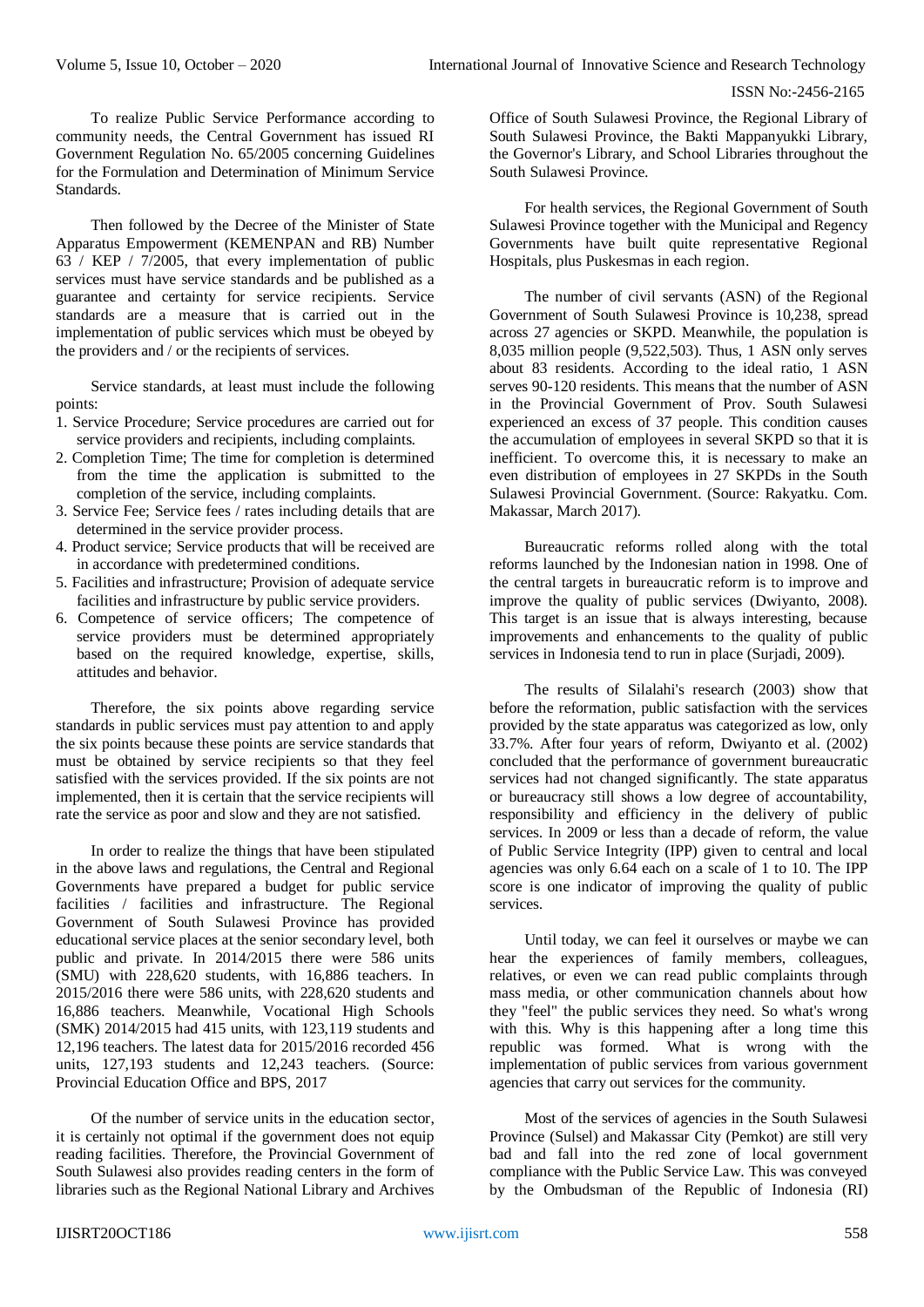Representative of South Sulawesi. The Head of the South Sulawesi Ombudsman (Subhan) stated that the results of the research were based on a survey of the community and research on 17 Regional Government Work Units (SKPD) within the scope of the City Government, and 14 Provincial Government SKPDs. He detailed, 10 municipal government SKPDs that fall into the red zone, and 11 SKPDs come from Pemprov ". If presented, 58 percent of the municipal government public service units are in the red zone. Meanwhile, the other 78 percent are from the provincial government. This is a picture of public dissatisfaction with public services, "said Subhan (Head of Ombudsman South Sulawesi) to journalists, at the Coffee House, Saturday 7/12/2015 (Sindonews.Com. Saturday, December 7 2015).

From this research, it is hoped that the Provincial Government. South Sulawesi and the City Government. Makassar is improving itself. The SKPD that is meant specifically for the Makassar City Government, namely the Building Spatial Planning Office, PDAM, Public Works Service (PU), and Parking Regional Companies (PD). Education Office (Disdik), Regional Revenue Service (Dispenda), Health Service (Dinkes), National and Political Unity Service (Kesbanpol), Regional Environmental Agency (BLHD), and Social Service (Dinsos). Whereas SKPDs within the South Sulawesi Provincial Government that receive red report cards are the Highways Office, the Health Service, the Transportation Service, the Regional Investment Coordinating Board (BKPMD), the Regional Environmental Agency (BLHD), the Manpower Office (Disnaker), the Resource Management Office. Daya Air, the Plantation Service, Education Office, Social Service, and Labuang Baji General Hospital (RSU).

The Ombudsman Expert Team, Zainuddin (Sindonews.Com. Saturday, December 7 2015) explained several important points regarding the substance of the study in determining the SKPD in the red zone. Among other things, rampant illegal fees, lack of transparency of legal basis instructions against Public Service Standards, and not working according to Standard Operating Procedures (SOP).

These government agencies are also deemed not to have standard cost information, minimum service facilities, lack of security officers, lack of attributes, and officer ID cards, lack of provision of parking areas at several agencies, poor number of officers in the field, poor ethics or behavior of officers in serving, and the absence of vulnerable group facilities, or access for persons with disabilities in office administration services. In addition, the lack of special officers for persons with disabilities, poor management of complaint facilities, and lack of follow-up in complaint management are also a separate note. "We can see the rise of extortion under the guise of education, as well as brokers or third persons who play in licensing agencies. Many work units do not know what they want to do.

The results of this study not only classify SKPD as low compliance or red zone, but a number of SKPDs fall into the yellow zone or moderate compliance, and the green zone

means SKPD that are highly compliant (Sindonews.com. Saturday, December 7 2015).

Specifically for the Makassar City Government, SKPDs that are included in the yellow zone, each Makassar Samsat office, Licensing Administration Service Office, Transportation Service, Regional Civil Service Agency (BKD), and RSU Daya. While those that are included in the green zone are the Department of Population and Civil Disability, as well as the Manpower Office. Meanwhile for the Provincial Government. South Sulawesi, SKPDs that are included in the yellow zone are Disperindag and Mother and Child Hospital. Meanwhile, only Haj Hospital is blocking the green zone. If accumulated, only 29.41 percent of municipal government SKPDs are included in the yellow zone, and 11.76 percent in the green zone. For the provincial government, 14 percent is the yellow zone, and the green zone is 7.14 percent (Sindonews.com. Saturday, December 7, 2015).

The research was conducted scientifically, and in accordance with the orders of Law No.25 of 2009 concerning Public Services. As an anti-corruption warning, with the hope that a cleaner, more transparent and maximum governance can be realized.

It is unfortunate that the government, both central and regional, has spent large amounts of funds to prepare service facilities, and hired and paid many employees to be able to provide excellent service to the entire community, but there are still many public highlights on the service performance of the State Civil Apparatus at SKPD or administrative units. public service.

To be able to satisfy public services, local governments need to implement good and maximum service quality regarding assurance, responsiveness, tangible, realiability and empathy to achieve the operational objectives of a government organization identified by services provided to the community, at least meeting the Minimum Service Standards (SPM) so that the development process went as expected.

Human Resources (HR) development is an important factor. Human Resources as planners, actors and determinants for the achievement of organizational goals (Rivai, 2004). Given the important role of human resources, in order for an organization to survive in a climate of unlimited free competition, the role of Human Resource Management is not only the responsibility of the leadership, but also the responsibility of employees.

To realize a good employee work attitude, a number of ways are needed that can be done by a leader of a government organization, namely by applying the right leadership style, implementing a competency system in employee placement and development, implementing a correct compensation system, and forming and correct compensation system, and forming and strengthening organizational commitment. the good one.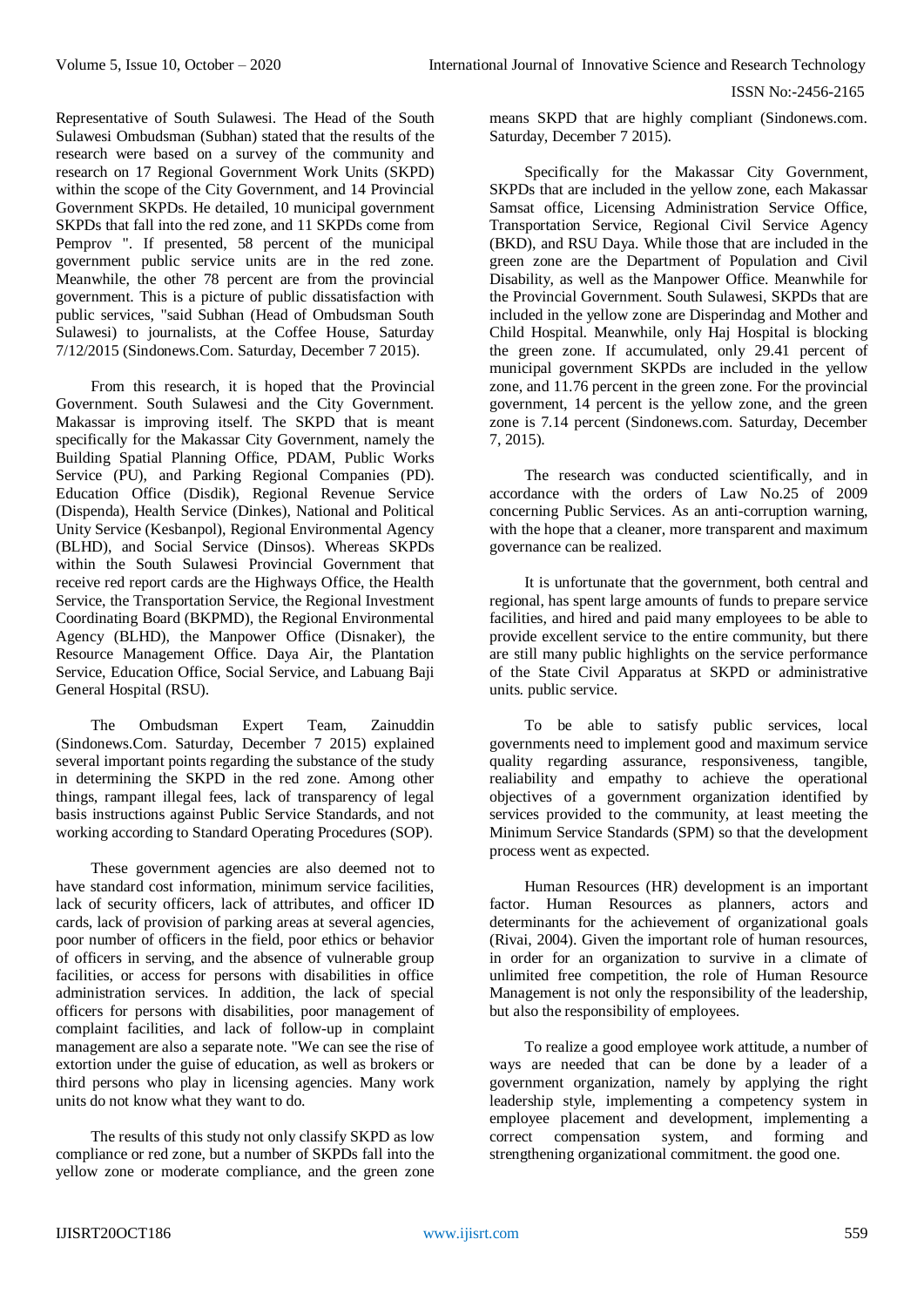Assessment of the performance of an organization, and measuring the level of work ability of each person, which is part of the planning process to review the strengths and weaknesses of an organization. In the assessment of organizational performance, one of the variables that must be considered is employee competence. Because through competency analysis the criteria for determining management effectiveness can be clarified, as well as the system used to test performance evaluation whether it is effective or needs improvement. Likewise a good compensation system, both direct compensation (financial) and indirect compensation (non-financial) will be a strong encouragement to employees to carry out tasks with good performance in achieving organizational goals. Another thing that is no less important to the attention of organizational leaders is to form and build a strong organizational commitment so that employees always feel part of the organization, so that they always try to carry out their respective duties to provide services to the community (public) with the best performance.

# **II. LOCATION/OBJECT AND METHODS**

## *Location and Object of Research*

This research is included in explanatory research. This study seeks to analyze various factors associated with the object of research. The object of this research includes several variables, namely: leadership style, competence, and organizational commitment, as well as their influence on the performance of public service employees of the Regional Government of South Sulawesi Province. This research was carried out in the Regional Work Units (SKPD) or Dinas which are public service units in the South Sulawesi Province, especially the Makassar City and Parepare City areas of South Sulawesi Province, namely: the Education Office, the Health Office, the Social Service, and the Cooperative and UKM. Because there are many variables to be studied in this study, it involves several main variables to determine the effect of one variable on another. This research includes a positivistic (quantitative) paradigm approach, which prioritizes study in the form of quantitative perceptions.

## *Population*

The population is all employees (ASN) of the Regional Government of South Sulawesi Province, amounting to 1,805 people. So sampling to represent the population used simple random sampling technique (Simple Random Sampling). Given the large number of employees (population), the researcher limits the population as the research target, by using the Area Sampling technique. This means that the sample selection is based on a predetermined population area based on its scattered geographic location. This method is applied if the location factor is an important consideration in sample selection (Indrianto and Sopomo, 2002: 129).

## *Sample*

The sample is a number of individuals who are representatives of the population to be studied. Based on the above statement, the number of respondents who will be selected in this study is 10% of 1,805 employees (population), so the sample is 180 people / employee.

# *Method of collecting data*

The techniques used to obtain the data needed in research are carried out in various ways, including:

## 1. Kuessioner

Riduwan (2003: 25) states that a questionnaire (Questionnaire) is a list of questions given to others, and is willing to respond according to user requests. Based on the indicators of all research variables, a list of statements was made to the SKDP leadership starting from the Head of the Division, Secretary, Head of Section to functional officials and ordinary staff as population representatives in each district / city that were sampled in the research. this by the number of 216 people. The main objectives of giving questionnaires are to: (a) obtain information relevant to the research objectives, (b) obtain information relevant to the research objectives as well as the level of reliability and validity of the data required in this study (Ssingarimbun, 1995).

## 2. Interview

Rahim and Rahman (2004), Mulyana (2004: 180), Moleong (2006: 186), Harun (2007: 69), Bungin (2007: 134- 138), and Parker (2008: 142-143) state data collection through The interview is nothing but an interview process with the researcher. The interview can be carried out in at least three stages, namely: (1) the researcher collected data through observation and interviewed several local government officials in South Sulawesi Province, (2) the researcher conducted in-depth interviews, in order to obtain accurate information, (3) In-depth interviews to get more comprehensive data. These three methods are carried out with the aim of obtaining direct data from the object of research orally, namely by holding direct questions and answers with interested parties in the hope of obtaining the required information, for example interviews with the head of SKPD and employees in related organizational units. The information obtained is expected to clarify or support the answers conveyed through the questionnaire.

## 3. Documentation

Documentation is data collection by collecting and investigating documents relevant to the research variables. Documents relevant to this research include: population data, employee data of each SKPD / Dinas which is the object of research (Education, Health, Social, and Cooperatives and UKM), data on the performance of public service employees from each SKPD / Dinas. (Education, Health, Social, and Cooperatives and UKM).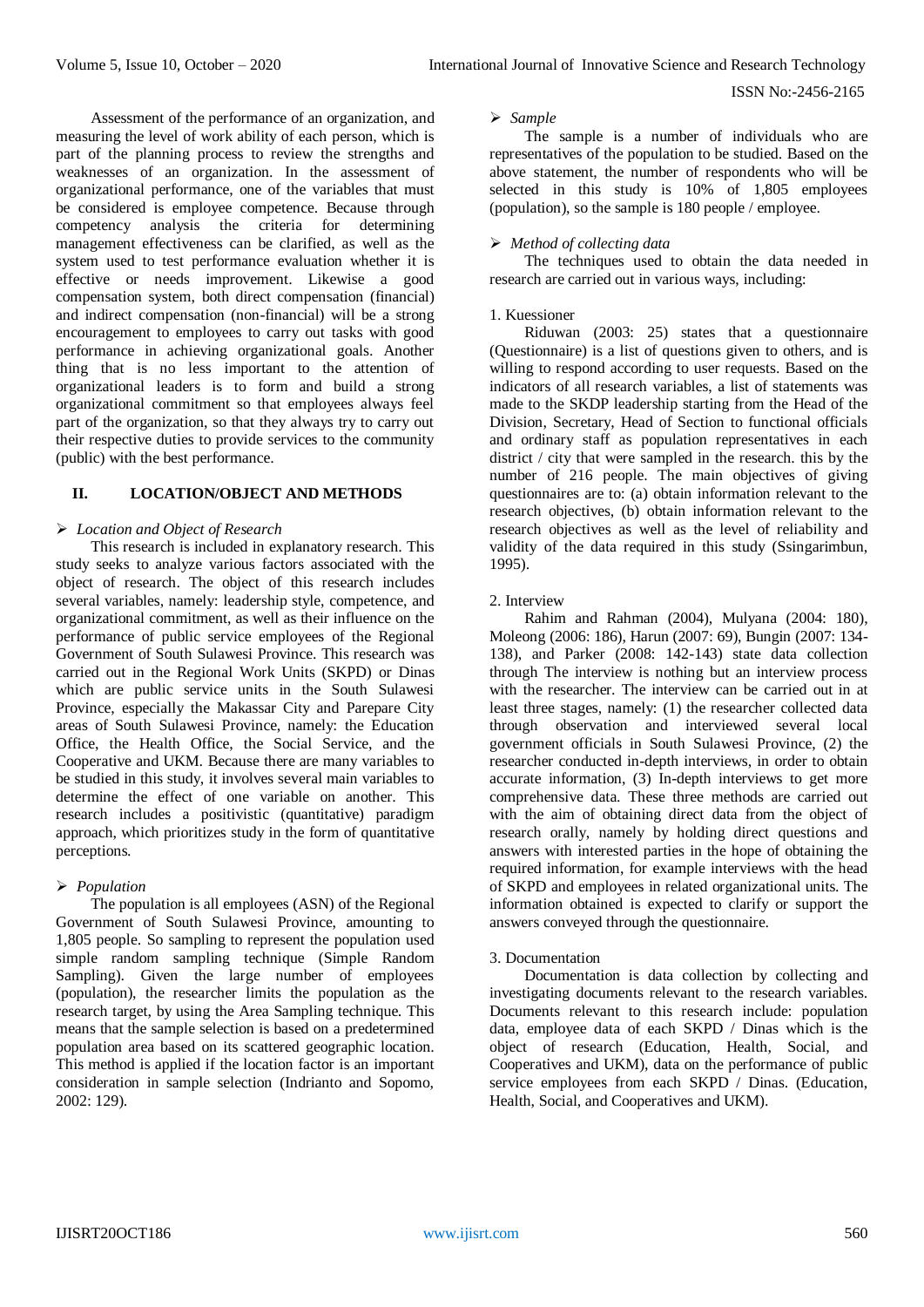ISSN No:-2456-2165

## **III. RESEARCH RESULT**

## *Profile /Characteristics of Respondents*

Respondents in this study were employees of the Education Office, Health Service Office, Social Service Office, and South Sulawesi Provincial Cooperative and UKM Office, Education Office Staff, Health Service Office, Social Service Office, and Makassar City Cooperative and UKM Office. Employees of the Education Office, Health Office, Social Service Office, and Parepare City Cooperative and UKM Office. Of the four agencies, employees (ASN) were selected to represent the sample (respondents) at each service office, namely: 2 Heads of Divisions, 4 Heads of Sub. Section, 4 Section Heads, and 8 Functional Staff. Of the 216 questionnaires that were distributed to 216 employees (ASN) in the 4 service offices mentioned above, only 180 were returned (answered) by the respondents. This shows a very good return rate for the questionnaire (Sudjana, 2002).

|  | 1. Characteristics of Respondents Based on Gender |  |  |  |
|--|---------------------------------------------------|--|--|--|
|--|---------------------------------------------------|--|--|--|

| Gender | <b>Frequency</b> | Percentage $(\% )$ |
|--------|------------------|--------------------|
| Male   | 105              | 58,33              |
| Women  | 75               | 41.67              |
| Total  |                  |                    |

Source: Data processed, 2020

Based on the table above, the respondents in this study were mostly men, namely as many as 105 people (58.33%), while women were 75 people (41.67%). This shows that employees in the Regional Government of South Sulawesi Province are dominated by men.

2. Characteristics of Respondents by Age

| Age (Years) | <b>Frequency</b> | Percentage (%) |
|-------------|------------------|----------------|
| $24 - 34$   | 50               | 27,78          |
| $35 - 45$   | 75               | 41,67          |
| $46 - 55$   | 55               | 30,56          |
| Total       | 1 Q N            | ۱M             |

Source: Data processed, 2020.

Based on table 5.10 above, the respondents in this study were mostly aged 35 to 45 years, namely as many as 75 people (41.67%), while those aged 46 s.d. 55 years as many as 55 people (30.56%), and only 50 people aged 24 to 34 years (27.78%). This shows that employees in the Regional Government of South Sulawesi Province are dominated by prime age, so they are expected to be able to carry out their duties properly. Carry out its duties and responsibilities to provide maximum service, according to the needs of the community as the main mission of government organizations.

3. Characteristics of Respondents Based on Tkt. Education

| Level of<br>education | Frequency | Percentage $(\% )$ |
|-----------------------|-----------|--------------------|
| D3                    | 55        | 30,56              |
| pelayananS1           | 80        | 44,45              |
| S2                    | 45        | 25                 |
| Total                 | 80        |                    |

Source: Data processed, 2020.

Based on table 5.11 above, most of the respondents in this study had a Bachelor's degree (S1), namely 80 people (44.45%), and 55 people (30.56%) had a D3 education, while those with a Masters degree (S2) only 45 people (25%). This shows that employees in the Regional Government of South Sulawesi Province are dominated by employees with a Bachelor's degree (S1), meaning that they have the ability to understand and carry out their work well, according to organizational goals.

4. Characteristics of Respondents Based on Period of Service

| <b>Years of service</b>     | <b>Frequency</b> | Percentage $(\% )$ |  |  |  |
|-----------------------------|------------------|--------------------|--|--|--|
| $\leq$ 5 tahun              | 62               | 34,44              |  |  |  |
| $>$ 5 tahun                 | 118              | 65,56              |  |  |  |
| Total                       | 180              | 100                |  |  |  |
| Source: Data processed 2020 |                  |                    |  |  |  |

Source: Data processed, 2020.

Based on the table above, the majority of respondents in this study had a working period of more than 5 years, namely 118 people (65.56%), while those who had a service period of  $\leq$  5 years were 62 people (34.44%).

## *Hypothesis Testing Results*

#### **1. Goodnes of Fit SEM Testing**

The theoretical model in the research conceptual framework is said to be fit if it is supported by empirical data. The results of testing the goodness of fit model, according to the value of the analysis with the help of the AMOS 25 program, are presented in full in the Appendix. In essence, the Goodness of Fit is to find out whether the hypothetical model is supported by empirical data. The test results are presented in the table as follows:

#### Goodness of Fit Overall Model Test Results

| <b>Criteria</b> | Cut-off<br>value | <b>Test</b><br>result | <b>Description</b> |
|-----------------|------------------|-----------------------|--------------------|
| <b>CMIN/DF</b>  | $\leq 2,00$      | 2,130                 | Not Fit yet        |
| Probability     | $\geq 0.05$      | 0,000                 | Not Fit yet        |
| CFI             | $\geq 0.95$      | 0.942                 | Not Fit yet        |
| TI J            | $\geq 0.95$      | 0,926                 | Not Fit yet        |
| <b>RMSEA</b>    | $\leq 0.08$      |                       | Fit                |

Source: Primary data processed, 2020 (Attachment)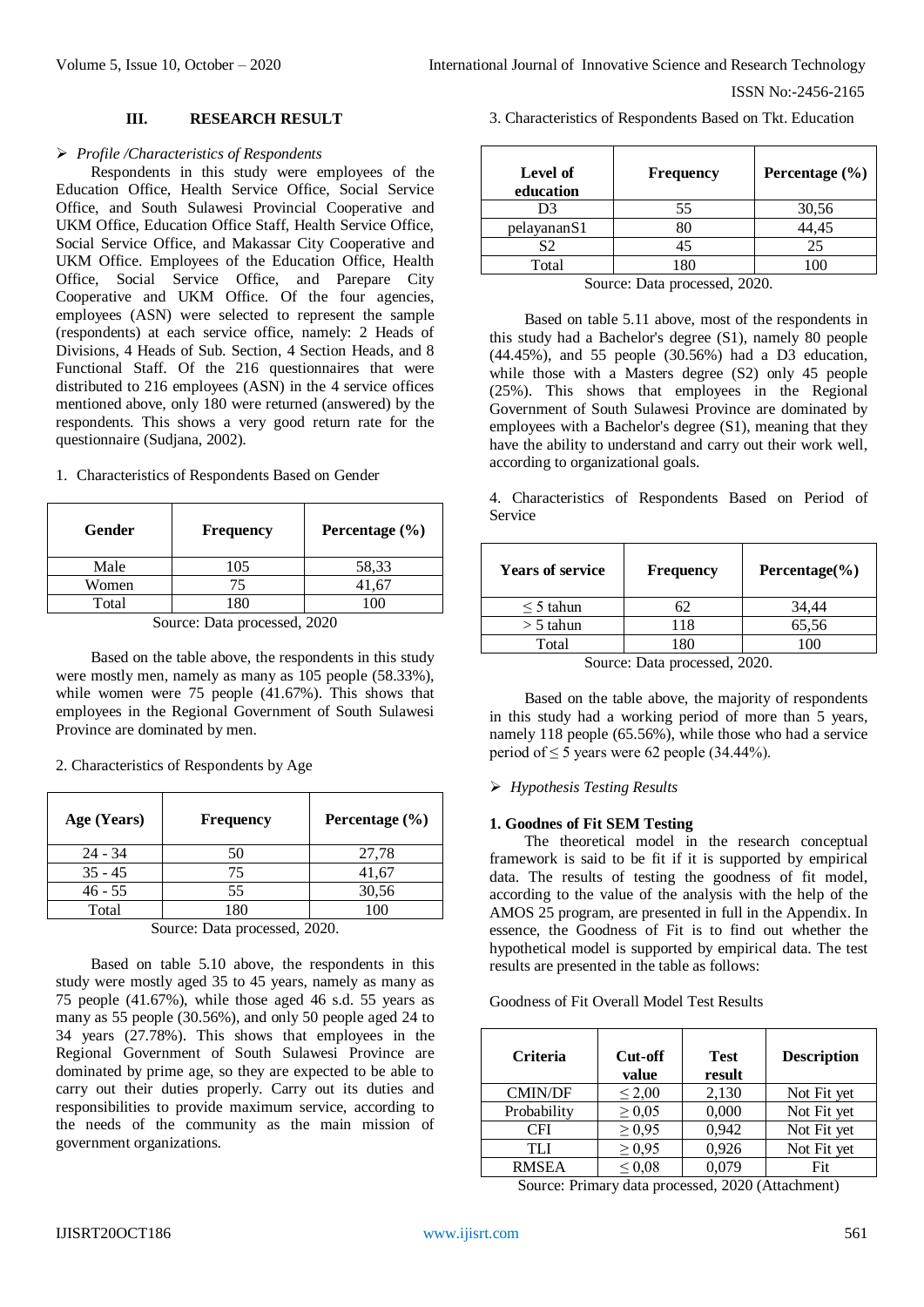Based on the table above, the results of the Goodness of Fit Overall test show that only the RMSEA criteria show good criteria (fit). According to Arbuckle and Wothke (1999), the best criteria used as an indication of the goodness of the model are CMIN / DF values that are less than 2, and RMSEA which is below 0.08. In this study, only the RMSEA value met the cut off value.

The analytical tool to test the hypothesis in this study is Structural Equation Modeling (SEM). In SEM, there are two testing models, namely a measurement model and a structural model.

## **2. Testing the Measurement Model in SEM.**

The measurement model is measured from the loading factor value on each indicator to the research variable. The loading factor value shows the weight of each indicator as a measure of each variable. An indicator with a large loading factor shows that this indicator is the strongest (dominant) measure of the variable. In the SEM output in the Appendix, the loading factor is symbolized by standardized regression weights.

## *Competency Variable (X1)*

Competency indicators consist of three indicators, namely knowledge competence (X1.1), understanding competence (X1.2), and skills competency (X1.3). The indicator is declared significant to measure the variable if the CR value is  $> 1.96$  and the P value is  $< 0.05$ .

The results of measurement model analysis on indicators of the Competency variable (X1) can be presented in the following table:

Results of Testing the Competency Variable Measuring Indicator (X1)

| <b>Indicator</b> | <b>Valueloading</b> | CR                |                |
|------------------|---------------------|-------------------|----------------|
|                  | factor $(\lambda)$  |                   |                |
| X1.1             | 0.369               | 4.744             | 0,000          |
| X1.2             | 0,869               | 11,158            | 0,000          |
| X1.3             | 0.848               | Fix               | Fix            |
| n ·<br>$\sim$    | $\blacksquare$      | $0.000 \pm 0.001$ | $\cdot$ $\sim$ |

Source: Primary data processed, 2020 (Attachment)

Based on the table above, it can be seen that the three indicators significantly measure the Competency variable (X1). The table above shows that the second indicator (X1.2) is the strongest indicator for measuring the Competency variable.

#### *CompensationVariable (X2)*

The compensation indicator consists of three indicators, namely payroll (X2.1), provision of honoraria and incentives  $(X2.2)$ , and allowances  $(X2.3)$ . The indicator is declared significant to measure the variable if the CR value > 1.96 and the P value <  $0.05$ .

The results of measurement model analysis on indicators of the Compensation variable (X2) can be presented in the following table:

Test Results of the Compensation Variable Measuring Indicator (X2)

| <b>Indicator</b> | <b>Valueloading</b> | CR     | Р     |
|------------------|---------------------|--------|-------|
|                  | factor $(\lambda)$  |        |       |
| X2.1             | 0,858               | 15,362 | 0,000 |
| 89 d             | 0.922               | 17.143 | 0.000 |
|                  | ን ጸ7ጸ               | Fix    | Fix   |

Source: Primary data processed, 2020 (Attachment)

Based on the table above, it can be seen that the three indicators significantly measure the compensation variable (X2). The table above also shows that the second indicator (X2.2) is the strongest indicator for measuring the compensation variable. Competency Variable (X1).

## *Organizational Commitment Variable (Y1)*

The Organizational Commitment indicator consists of three indicators, namely affective commitment (Y1.1), continuance commitment (Y1.2), and normative commitment (Y1.3). The indicator is declared significant to measure the variable if the CR value> 1.96 and the P value  $< 0.05$ 

The results of measurement model analysis on indicators of the Organizational Commitment (Y1) variable can be presented in the following table:

Results of Testing the Organizational Commitment Variable Measuring Indicator (Y1)

| <b>Indicator</b> | <b>Valueloading</b><br>factor $(\lambda)$ | CR    |       |
|------------------|-------------------------------------------|-------|-------|
| Y1.1             | 0.821                                     | Fix   | Fix   |
| Y1.2             | 0.716                                     | 9.757 | 0.000 |
| Y1.3             | 0.836                                     | .276  |       |

Source: Primary data processed, 2020 (Attachment)

Based on the table above, it can be seen that the three indicators significantly measure the Organizational Commitment variable (Y1). The table above shows that the third indicator (Y1.3) is the strongest indicator for measuring the Organizational Commitment variable.

#### *Public Service Performance Variable (Y2)*

Public Service Performance Indicators consist of three indicators, namely the achievement of work goals (Y2.1), achievement of performance targets (Y2.2), and service discipline (Y2.3). The indicator is declared significant to measure the variable if the CR value 1.96 and the P value  $< 0.05$ 

The results of measurement model analysis on indicators of the Public Service Performance (Y2) variable can be presented in the following table:

Results of Testing of Public Service Performance Variable Measuring Indicators (Y2)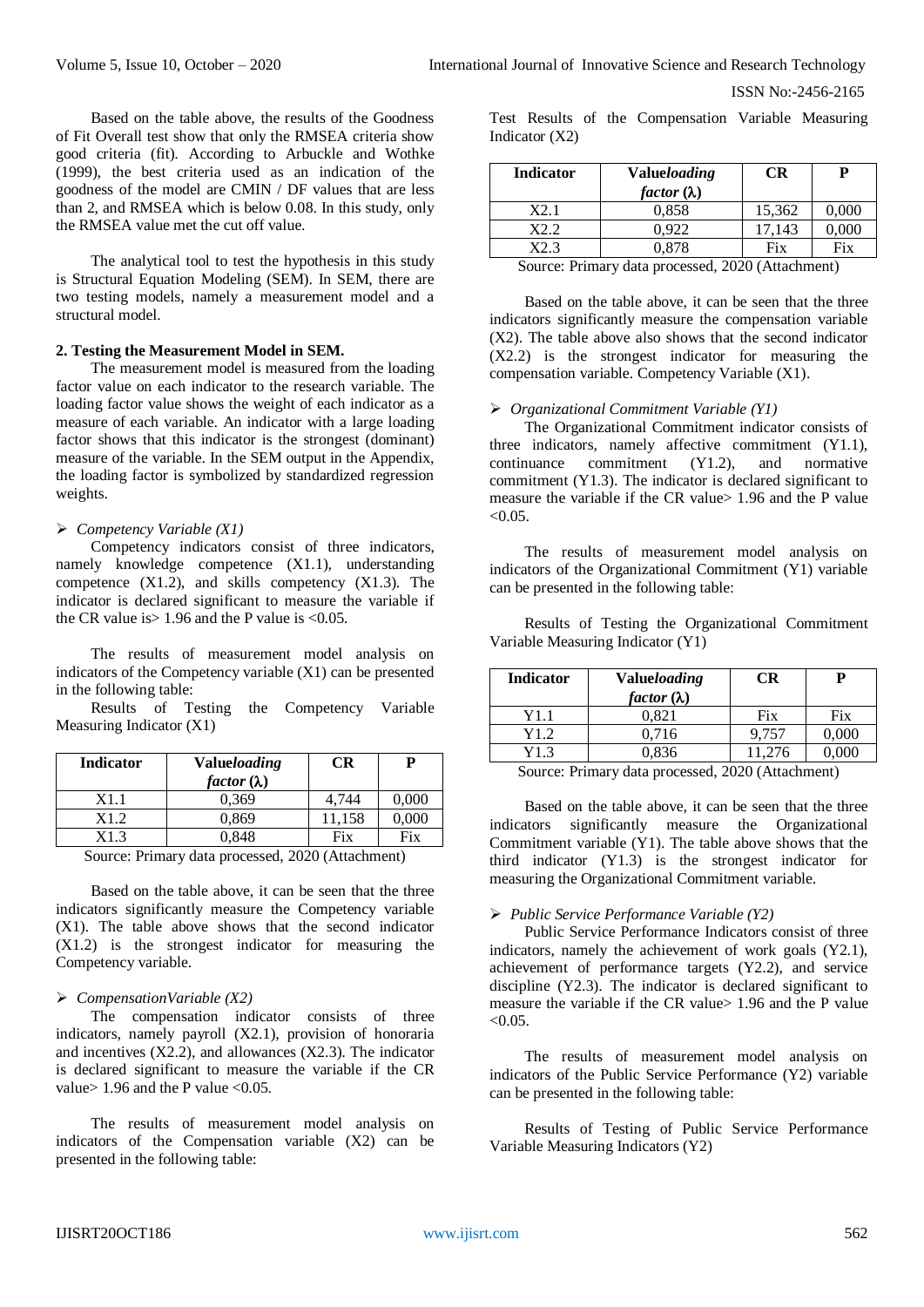| <b>Indicator</b>                                 | <b>Valueloading</b> | <b>CR</b> | P     |  |
|--------------------------------------------------|---------------------|-----------|-------|--|
|                                                  | factor $(\lambda)$  |           |       |  |
| Y1.1                                             | 0.821               | Fix       | Fix   |  |
| Y1.2                                             | 0.716               | 9.757     | 0,000 |  |
| Y1.3                                             | 0,836               | 11.276    | 0,000 |  |
| Source: Drimary data processed 2020 (Attachment) |                     |           |       |  |

Source: Primary data processed, 2020 (Attachment)

Based on the table above, it can be seen that these three indicators significantly measure the Public Service Performance (Y2) variable. The table above shows that the second indicator (Y2.2) is the strongest indicator in measuring the Public Service Performance variable.

## **3. Testing the Structural Model in SEM**

*Hypothesis Testing Results Direct Effect*

Hypothesis testing in this study can be seen in the structural model. There are three types of influence that will

be presented in the structural model, namely the direct effect (Standardized Direct Effect), the indirect effect (Standardized Indirect Effect), and the total effect (Standardized Total Effect).

Testing the direct effect hypothesis is carried out by testing the Critical Ratio (CR) on each direct effect partially. If the value of  $CR$  1.96 or the value of Probability  $(P)$  $\leq 0.05$ , it can be concluded that there is a significant effect, on the contrary if the value of CR <1.96 or the value of Probability (P) $> 0.05$ , it can be concluded that there is no influence. The complete analysis results are contained in the SEM analysis results, can be seen in the Appendix. The following table presents the results of testing the Standardized Direct Effect hypothesis.

| The relationship between variables                     | <b>Standardized</b><br><b>Value</b> | <b>CR</b> | P     | <b>Description</b> |
|--------------------------------------------------------|-------------------------------------|-----------|-------|--------------------|
| Organizational Commitment ← Competence                 | 0.446                               | 5.094     | 0.000 | Significant        |
| Public Service Performance ← Competence                | 0.311                               | 3,397     | 0.000 | Significant        |
| Organizational Commitment ← Compensation               | 0.171                               | 2,092     | 0,036 | Significant        |
| Public Service Performance ← Compensation              | 0,013                               | 0,161     | 0,872 | Insignificant      |
| Public Service Performance ← Organizational Commitment | 0,233                               | 2,512     | 0,012 | Significant        |

Source: Primary data processed, 2020 (Attachment).

From the table (Direct Effect Hypothesis testing results) above, it shows that the compensation variable does not have a significant effect on public service performance, because the probability value (significance) =  $0.872 > 0.05$ . This is because the compensation system is implemented based on statutory regulations, so that employees never make an issue.

# **IV. DISCUSSION**

The discussion of the results of this study is to answer the problems that have been formulated and the proposed hypotheses. To answer this hypothesis, the researchers analyzed the results of the research obtained from distributing questionnaires using Structural Equation Modeling (SEM) analysis tools. The model of measuring the causal relationship between the Influence of Leadership Style and Competence on Public Service Performance, through Organizational Commitment. This has been explained in the previous chapter that the measurement of public service performance in addition to being directly influenced by leadership style and competence, is also indirectly influenced by the two variables above through organizational commitment.

# **1. Testing the Measurement Model in SEM.**

The measurement model is measured from the loading factor value on each indicator to the research variable. The loading factor value shows the weight of each indicator as a measure of each variable. An indicator with a large loading factor shows that this indicator is the strongest (dominant) measure of the variable. In the SEM output in the Appendix, the loading factor is symbolized by standardized regression weights.

## **Competency Variable (X1)**

Competency indicators consist of three indicators, namely knowledge competence (X1.1), understanding competence  $(X1.\overline{2})$ , and skills competency  $(X1.3)$ . The indicator is declared significant to measure the variable if the CR value  $> 1.96$  and the P value  $< 0.05$ .

The results of measurement model analysis on indicators of the Competency variable (X1) can be presented in the following table.

Results of Testing the Competency Variable Measuring Indicator (X1)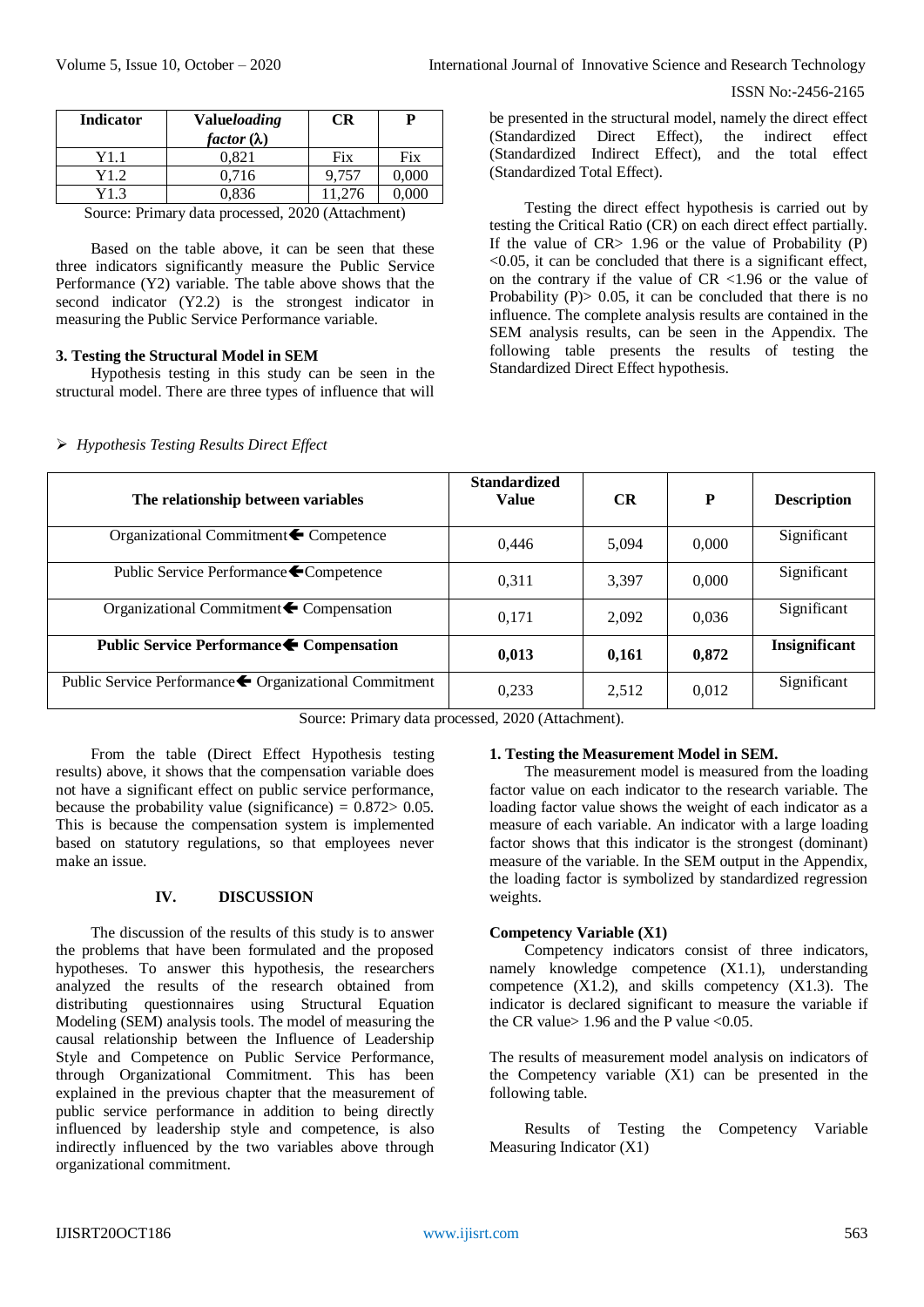| <b>Indicator</b>            | <b>Valueloading</b><br>CR |        | Р         |  |
|-----------------------------|---------------------------|--------|-----------|--|
|                             | factor $(\lambda)$        |        |           |  |
| X1.1                        | 0.369                     | 4.744  | 0,000     |  |
| X1.2                        | 0,869                     | 11,158 | $0.000\,$ |  |
| X1.3                        | 0.848                     | Fix    | Fix       |  |
| Carrier Daman data magagard |                           |        |           |  |

Source: Primary data processed, 2020 (Attachment)

Based on the table above, it can be seen that the three indicators significantly measure the Competency variable (X1). The table above shows that the second indicator (X1.2) is the strongest indicator for measuring the Competency variable.

## **Variable Compensation (X2)**

The compensation indicator consists of three indicators, namely payroll (X2.1), provision of honoraria and incentives  $(X2.2)$ , and allowances  $(X2.3)$ . The indicator is declared significant to measure the variable if the CR value  $1.96$  and the P value  $< 0.05$ .

The results of measurement model analysis on indicators of the Compensation variable (X2) can be presented in the following table:

Test Results of the Compensation Variable Measuring Indicator (X2)

| <b>Indicator</b> | <b>Valueloading</b><br>factor $(\lambda)$ | CR     | P         |
|------------------|-------------------------------------------|--------|-----------|
| X2.1             | 0.858                                     | 15,362 | 0,000     |
| X2 2             | 0.922                                     | 17.143 | $0.000\,$ |
| X9 3             | 0,878                                     | Fix    | Fix       |

Source: Primary data processed, 2020 (Attachment)

Based on the table above, it can be seen that the three indicators significantly measure the compensation variable (X2). The table above also shows that the second indicator (X2.2) is the strongest indicator for measuring the compensation variable.

## **Organizational Commitment Variable (Y1)**

The Organizational Commitment indicator consists of three indicators, namely affective commitment (Y1.1), continuance commitment (Y1.2), and normative commitment (Y1.3). The indicator is declared significant to measure the variable if the CR value> 1.96 and the P value  $< 0.05$ .

The results of measurement model analysis on indicators of the Organizational Commitment (Y1) variable can be presented in the following table.

Results of Testing the Organizational Commitment Variable Measuring Indicator (Y1)

| <b>Indicator</b> | <b>Valueloading</b><br>factor $(\lambda)$ | CR     |       |
|------------------|-------------------------------------------|--------|-------|
| Y1.1             | 0,821                                     | Fix    | Fix   |
| Y1.2             | 0.716                                     | 9.757  | 0,000 |
| Y1.3             | 0.836                                     | 11.276 | 0.000 |

Source: Primary data processed, 2020 (Attachment)

Based on the table above, it can be seen that the three indicators significantly measure the Organizational Commitment variable (Y1). The table above shows that the third indicator (Y1.3) is the strongest indicator for measuring the Organizational Commitment variable.

## **Public Service Performance Variable (Y2)**

Public Service Performance Indicators consist of three indicators, namely the achievement of work goals (Y2.1), achievement of performance targets (Y2.2), and service discipline (Y2.3). The indicator is declared significant to measure the variable if the CR value > 1.96 and the P value  $< 0.05$ .

The results of measurement model analysis on indicators of the Public Service Performance (Y2) variable can be presented in the following table.

Results of Testing of Public Service Performance Variable Measuring Indicators (Y2)

| <b>Indicator</b> | <b>Valueloading</b><br>factor $(\lambda)$ | CR     | P     |
|------------------|-------------------------------------------|--------|-------|
| Y2.1             | 0.902                                     | 16,756 | 0,000 |
| Y2.2             | 0.917                                     | 18,562 | 0,000 |
| Y2.3             | 0.870                                     | Fix    | Fix   |

Source: Primary data processed, 2020 (Attachment)

Based on the table above, it can be seen that the three indicators significantly measure the variable Public Service Performance (Y2). The table above shows that the second indicator (Y2.2) is the strongest indicator in measuring the Public Service Performance variable.

# **V. CONCLUSIONS AND RECOMMENDATIONS**

## **1. Conclusion**

Referring to the formulation of the problem, research objectives, hypotheses, results of the analysis and discussion that have been stated in the previous chapter, the following conclusions can be drawn:

- 1. Competence (X1) has a direct and significant effect on the Employee Public Service Performance (Y2) of the Regional Government of South Sulawesi Province. This means that the application of a competency system in the placement and development of employees will encourage employee performance improvements in providing services to the community.
- 2. Competence (X1) has a direct and significant effect on Organizational Commitment (Y1). This means that the application of a competency system in the placement and development of employees will encourage improvement and strengthening of organizational commitment.
- 3. Competence (X1) has an indirect and significant effect on Employee Public Service Performance (Y2) of the Regional Government of South Sulawesi Province, through Organizational Commitment (Y1). This means that the application of a competency system in the placement and development of employees and by developing and strengthening organizational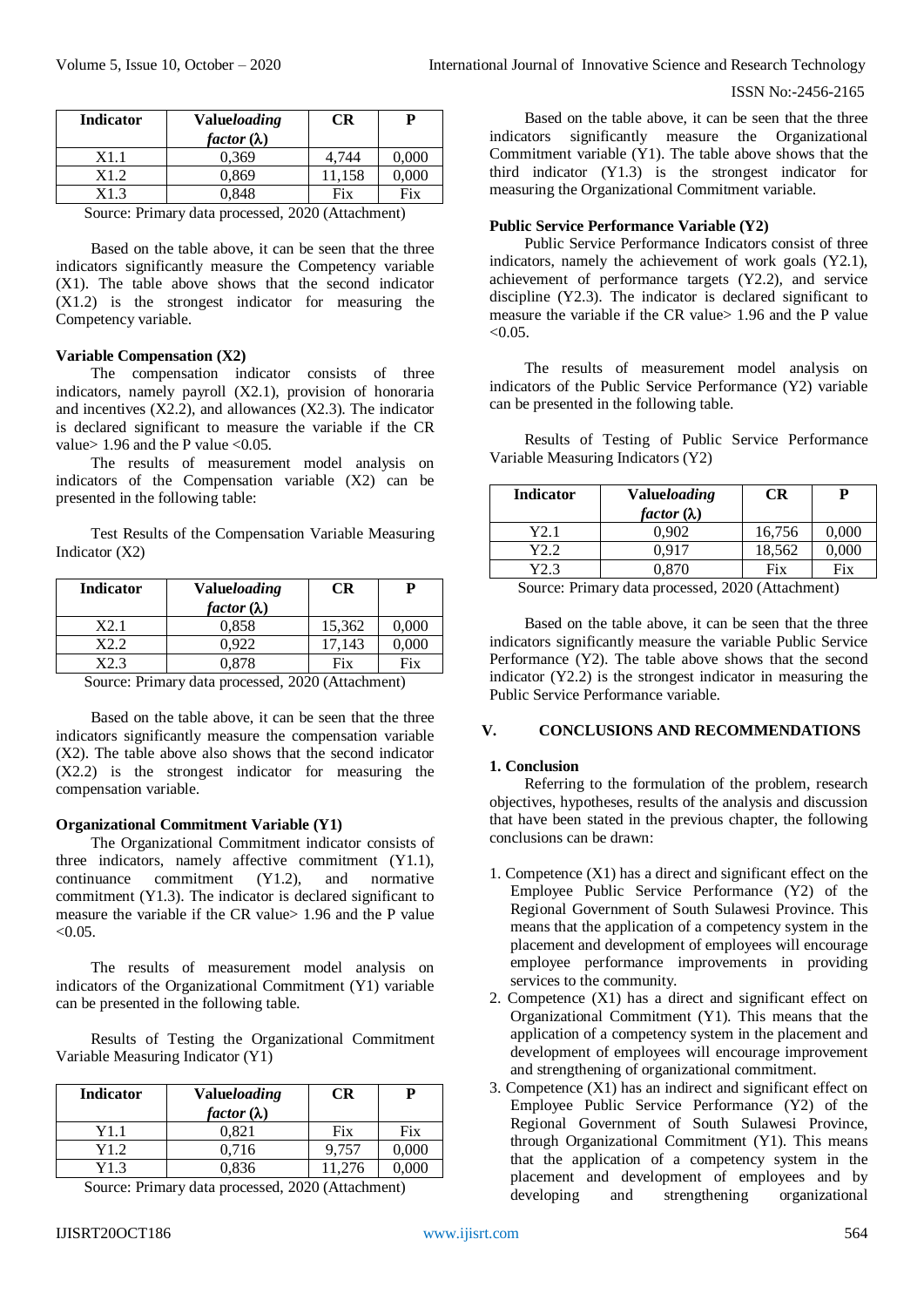commitment will encourage employee performance improvement in providing services to the community.

- 4. Compensation (X2) has no direct effect on the Employee Public Service Performance (Y2) of the Regional Government of South Sulawesi Province. This means that the application of the compensation system does not encourage employee performance improvement, because the compensation system, especially direct compensation (financial) has been regulated in laws and regulations.
- 5. Compensation (X2) has a direct and significant effect on Organizational Commitment (Y1). This means that implementing a good compensation system will strengthen organizational commitment.
- 6. Compensation (X2) has an indirect and significant effect on Employee Public Service Performance (Y2) of the Regional Government of South Sulawesi Province, through Organizational Commitment (Y1). This means that implementing a good compensation system and developing and strengthening organizational commitment will encourage employee performance improvements in providing services to the community.
- 7. Organizational Commitment (Y1) has a direct and significant effect on Employee Public Service Performance (Y2) of the Regional Government of South Sulawesi Province. This means that developing and strengthening organizational commitment will encourage employee performance improvement in providing services to the community.

# **2. Suggestions**

Leaders of organizations / SKPD and organizational units of Regional Government agencies in South Sulawesi, especially those related to services to the community (public), should pay attention to the following matters:

- 1. Applying the right leadership style, according to the conditions of the organization and employees so that it can influence employees to carry out their duties in order to achieve organizational goals.
- 2. Develop and implement a competency system in assigning and assigning tasks to employees / subordinates, so that they can carry out their respective duties with good performance.
- 3. Implement a good compensation system, both direct compensation (financial) and indirect compensation (non-financial), so that employees feel that their needs and careers are paid attention to.
- 4. Fostering and strengthening good organizational commitment, so that employees always feel as an inseparable part of the organization so that they always try their best in carrying out their duties to achieve organizational goals / government agencies as public service agencies.

## **REFERENCES**

- [1]. Abelio Petrik dan Fransisca Andreani, 2015. *Analisa Pengaruh Gaya Kepemimpinan Transformasional Terhadap Kinerja Karyawan, dengan Kepuasan Kerja sebagai variabel antara pada PT. Anugrah Baru denpasar.* Agora Vol. 3, 2. Prodi Manajemen, Universitas Kristen Petra.
- [2]. Adi, Iwayan, Asdita. dan Sadha, I Made, S. 2012. *Pengaruh komitmen Organisasi, Budaya Organisasi dan Kepuasan Pengguna SIMDA pada Kinerja Satuan Kerja Perangkat Daerah.* E-Jurnal Ekonomi dan Bisnis, Unud Bali.
- [3]. Agung, Dewa, Made. Wiguna, Putra. Darmadiaksa, Bagus, I De. 2016. *Pengaruh Penerapan Sistem Informasi Akuntansi terhadap Kinerja Individual dengan Budaya Organisasi sebahgai Pemoderasi,* E-Jurnal, Vol. 17, 1. Unud Bali.
- [4]. Amins, 2012. *Manajemen Kinerja Pemerintahan Daerah.* Laksbang Presindo, Yogyakarta.
- [5]. Andi Veny Anggreany M, 2017. *Pengaruh Kompetensi, Motivasi, dan Lingkungan Kerja fisik terhadap Kinerja Pegawai pada Kantor Dinas Energi dan Sumber Daya Mineral Kabupaten Donggala*. e Jurnal Katalogis, Volume 5 Nomor 1Januari 2017 hlm 44-51
- [6]. Angle, H.L. Perry, J.L. 1985. *An Empirical Assesment of Organizational Commitment and Organizational Affectiveness, Adminitrative Science Quarterly*, p. 1- 14.
- [7]. Anggreany, Andi. Veni, M. 2017. *Pengaruh Kompetensi, Motivasi, dan Lingkungan Kerja Fisik Terhadap Kinerja Pegawai pada Kantor Dinas Energi dan Sumber Daya Mineral Kabupaten Donggala*, e Jurnal Katalogis, Volume 5 Nomor 1, Januari 2017 hlm 44-51.
- [8]. Alan Bryman, Emma Bell, 2007. *Business Research Methods*, second edition, Oxford University Press.
- [9]. Aucoin, P. 1990. *Administrative Reform in Public Management: Paradigms, Prinsiples Paradays and Pandulums Governmance*, A International Journal of Policy and Administration, Vol. 3, No.2.
- [10]. *Amstrong, Atkinson, A. Anthony, 1997. A Stakeholder Apoach to Strategic Performance Measurement, Sloan Management Review, Spring, 25-37.*
- [11]. Basuki, Rakhmat. 2016. *Pengaruh Gaya Kepemimpinan dan Komitmen Organisasi terhadap Kinerja PNS Fakultas Teknik Universitas Sebelas Maret Surakarta, dengan Motivasi sebagai pemoderasi*, Prodi. Magister Manajemen, Sekolah Pascasarjana Universitas Muhammadiyah Surakarta.
- [12]. Br*u*ce, J. Waldman, D.A. dan Entein, W.O. 1998. Transformasional Leadership in A Management Game simulation: Group and Organizational Studies, Vol. 13, p. 59-80.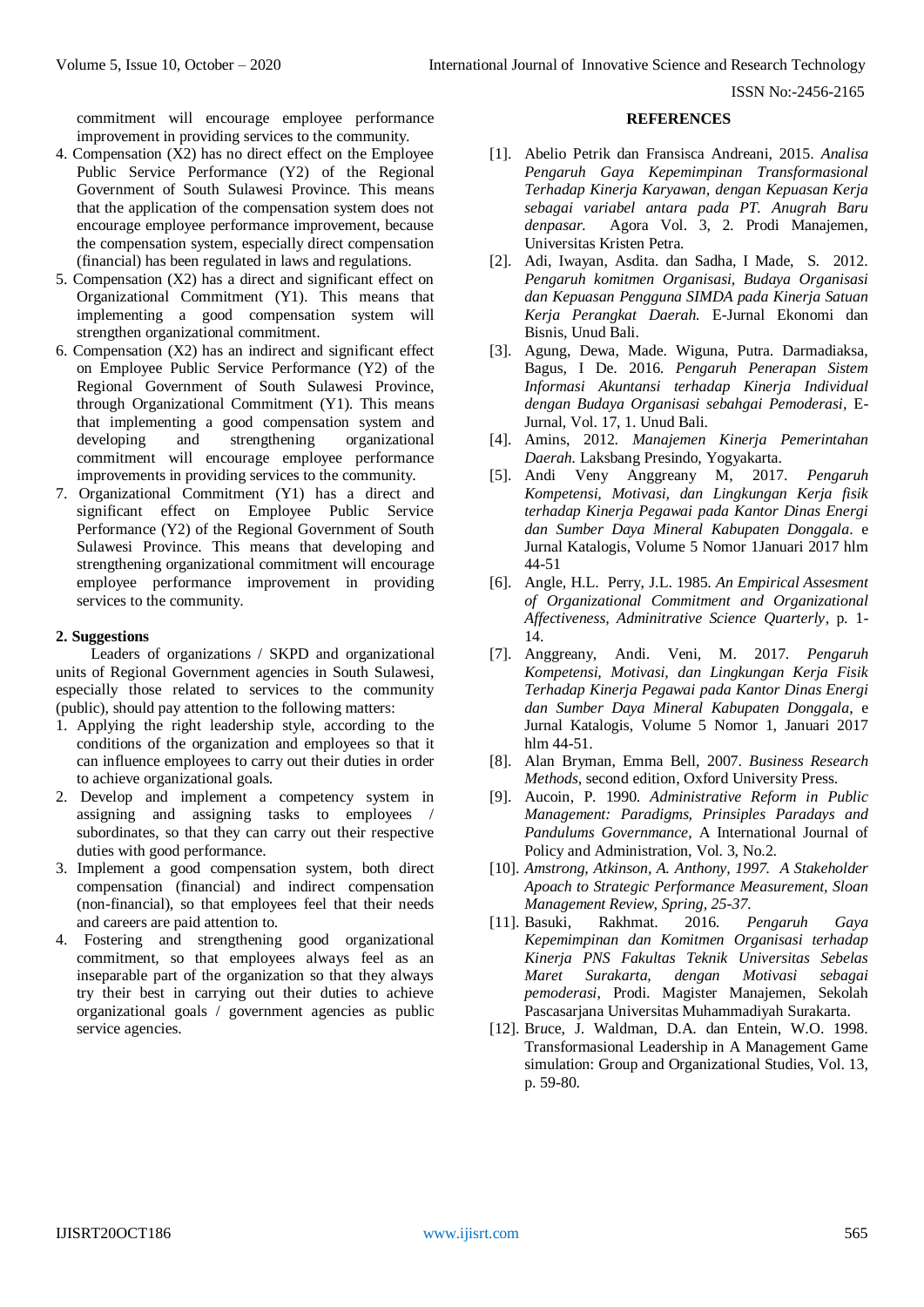- [13]. Bernard, Bass, M. 1985. *Leadership and Performance Beyond Expectation.* New York: The Free Press.
- [14]. Bernard, Bass, M. dan Bruce Avolio J. 1994. Improfing Organizational Effectiveness Throuugh Transformational Leadership: Leadership in Leading Organizations Perspectives for A New Era. Gill Robinson Hickman (Editor). Sage Publication, Inc.
- [15]. Bernard, Bass M. Bruce, Avolio J. dan Berson Yair. 2003. Predicting Unit Performance by Assessing Transformational and Transactional Leadership. Woshingtong DC.
- [16]. Barman, M. W.D. Reisel. Dan Probost, T.M. 2004. Managerial and Personal Control Model: Predictions of Work Alienation and Organizational Commitment in Hungary. Journal of Intern 192, p. 10 (3): 375-392.
- [17]. Barman, Shawn, L. 1999. Does Stakeholder Orientation Matter The Relationship Between Stakeholder Management Model and Firm Financial Performance, Accademy of Manegement journal Vol. 42, 488-506.
- [18]. Brown. 2014. The Effects of Emotional Intelligence (EI) and Leadership Style on Sales Performance. Economic Insights – Trends and Challenges, Vol. 3, No. 3, pp: 1-14.
- [19]. Bungin. dan Burhan. 2007. *Metodologi Penelitian Kualitatif,* Penerbit PT. Raja Grafindo Persada, Jakarta.
- [20]. Burch, J. dan Grudnitski, G. 1986. *Information System Theory and Practice.* New York: John Wiley and Sons.
- [21]. *Burns, James, dan Gregor, Mc. 1987. Transctional and transforming Leadership. Leadership in Leading Organizations Perspectives for A New Era, Gill Robinson Hikman (Editor), Sage Publication, Inc.*
- [22]. Bycio, Peter S. Aleen. and Rick D. Hacket, 1995. *Futher Assesment of Bass's. 1995. Conceptualization on Transacttional and Transformasional Leadership.*  Journal of Applied Psyvhology, vol. 80, No. 4. P. 468- 478.
- [23]. Colvin, Robert E. 1998. Transactional Leadership: A Perescription for Contemporary Organizations, http//www. Google.com.
- [24]. Daniel, Jonson. 2000. *The Impact of Internalization and Globalization of the Economy Upon, Legal Institution and Leal Proffesion in an Age of Computerization and Globalization*, Yayasan Hak Asasi Manusia , Demokrasi dan Supermasi hukum.
- [25]. Flippo, Edwin, B. 2006. *Principle Of Personnel Management*. Eighth Edition. Tokyo: Mcgraw-Hill, Kogakhusa Ltd.
- [26]. Forster, Nick. 2005. *Maximum Performance : A Practical Guide To Leading And Managing People At Work*. Northampton: Edward Elgar Publishing, Inc.
- [27]. Gibson. 1997. *Organisasi, Perilaku, struktur dan Proses,* Jilid 2 Edisi Kedelapan,Binarupa Aksaera Jakarta.
- [28]. Gordon, Ivancevic, Donnely. 1998. Organisasi Perilaku Struktur dan Proses, PT. Aksara Pratama, Jakarta.
- [29]. Handoko, Hani T, danReksohadiprodjo,Sukanto. 1996. *Organisasi Perusahaan*. EdisikeduaYogyakarta : BPFE.
- [30]. Handoko. 2012. Manajemen Personalia dan Sumber Daya Manusia. Yogyakarta: BPFE.
- [31]. *Haryanto. 2013. Pengaruh Penerapan Sistem Informasi Perpustakaan terhadap Kinerja Pelayanan Sirkulasi di Perpustakaan Universitas Gaja Mada.*
- [32]. Hasibuan, M.S.P. 2009. *ManajemenSumberDayaManusia*. Jakarta: PT. BumiAksara.
- [33]. Hood, C. 1991. *A Public Management for All Seasson?* Public Administration Vol. 69, No.1.
- [34]. Hughes, 2003. *New Public Management,* A Partimentry Prespective Working Paper Faculty of Business and Mcnas University.
- [35]. ---------- , 1998. *Pulic Management and Administration,*St. Martines Press INC, 1998.
- [36]. Jan jonker, Bertjan J.W. Pennink, Sri Wahyuni, 2011. *Motodologi Penelitian; Panduan untuk Master dan Ph.D., Bidang Manajemen.* Penerbit Salemba Empat.
- [37]. Katauneh, Ahmad, Izzoh. Dan Osman, Abdullah. 2014. The impact of Core Competencies in improving the Organization commitment of employees in Mutah University in Jordan, International Journal of Academic Research in Business and Social Sciences, August 2014, Vol. 4, No. 8 ISSN: 2222-6990.
- [38]. KeputusanMenteriPendayagunaanAparatur Negara Nomor 63 Tahun 2005,tentang*PedomanPelayananPublik.*
- [39]. Kreitner, R., Kinicki, A, 2005.*PerilakuOrganisasi* 5 ed. Jakarta: SalembaEmpat.
- [40]. Locke, As'ad M, 2003. Psikologi Industri; Seri Sumber Daya manusia, Yogyakarta Liberty.
- [41]. Luthans, (1998: 125). *Perilakuorganisasi*, EdisiBahasa Indonesia. Yogyakarta: Andi.
- [42]. Mahdi, Omar Rabeea.Shafizan, ErzanBin Gulam.dan Almsafir,Mahmoud Mohd Khalid. 2013. *DampakPerilakuKepemimpinanTerhadapKomitmenOr ganisasipada Perusahaan Perkebunan di Malaysia*, 2 nd World Conference On Business, Economics And Management -WCBEM 2013.
- [43]. Nawawi, Muh. 2012. *Pengaruh Motivasi dan Kompetensi Tenaga Kesehatan terhadap Kinerja Pusat Kesehatan Masyarakat*.MIMBAR, Vol. XXVIII, No. 1 (Juni, 2012): 93-102, Fisip. Universitas Tadulako.
- [44]. Osbone, D. And Gaebler, 1993. *Reinveting Government: How the Entreprenewral Spirit is Transforming The Public sektor,* Prentce Hol India Private Limited, New delhi.
- [45]. Pollit, C. 2000. *Public Management Reform: Comparative Analysis,* Orford University Press Online Summary.
- [46]. Pradita, Mokhamad, Yanuar. 2017.*Pengaruh Kompensasi, Gaya Kepemimpinan dan Karakteristik Tenaga pemasarn pada PT. BRI Persero (Tbk) Cabang Jombang*.Jurnal Bisnis dan Manajemen Vol. 4 No.2, Juni 2017, p 153-164